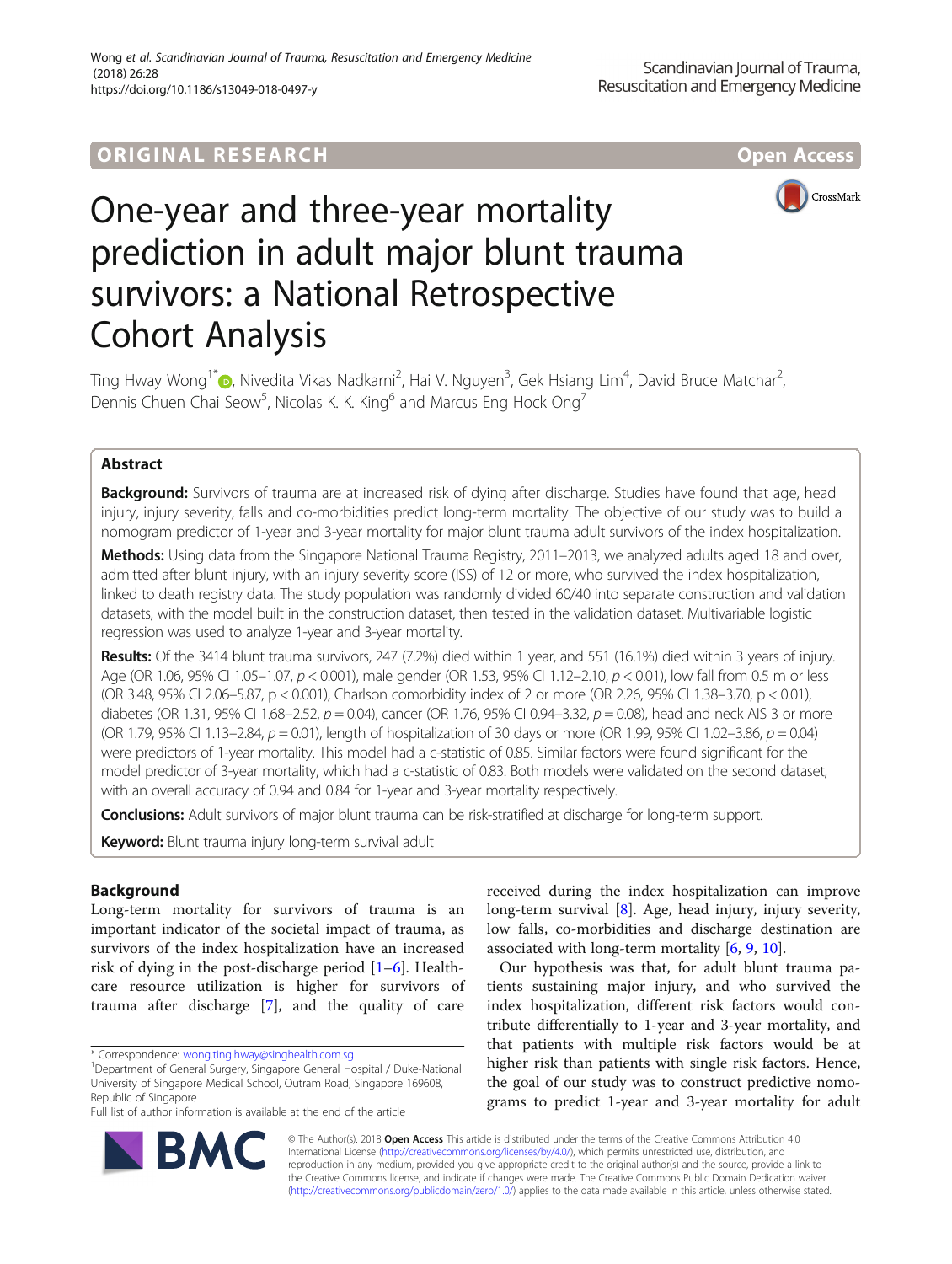survivors of major blunt trauma, defined in a recent study as injury severity score of 12 or more [\[11\]](#page-9-0), with the eventual objective of targeting high-risk survivors for intervention. We examined the location and certified causes of death for these patients.

## Methods

Singapore is an Asian urban country with a long life expectancy, a centralized national pre-hospital ambulance system [\[12](#page-9-0)], and a mixed public healthcare system [\[13](#page-9-0)]. A retrospective cohort study was performed using data from the Singapore National Trauma Registry [[10,](#page-9-0) [14](#page-9-0)] from January 2011 to December 2013, of patients aged 18 years or older, admitted to a public hospital via the emergency department, with an injury severity score of 12 or more after sustaining blunt trauma  $[11]$  $[11]$ , and who survived the index hospitalization.

The registry inclusion criteria, data collection, data cleaning and data quality audit processes have been described in previous studies [\[10](#page-9-0), [14](#page-9-0)]. The data was matched to death information from the registry of births and deaths, provided by the National Registry of Diseases Office, till December 2016, to obtain long-term survival, location and causes of death. Patients with isolated burns, drowning, and hanging, were excluded. Non-residents were excluded from our study, as the death registry captures vital information for residents only.

Our primary outcome of interest was 1-year mortality, and the secondary outcome was 3-year mortality. To compare the outcomes from our study population with the general Singapore resident population, we calculated the expected age-sex standardized 1- and 3-year mortality for the study population and for high-risk sub-groups, by applying the study population age- and sex- distribution from the general Singapore resident population, as obtained from the Singapore Department of Statistics. Death registry data was used to extract location and causes of death, as documented in the death certificate.

The following variables were extracted from the National Trauma Registry: age, race, gender, mechanism of injury (low falls, using standardised conversion guidelines from patient histories, defined as 0.5 m or less based on prior research  $[10]$  $[10]$ ; non-low falls, motor vehicle injuries, other blunt injury), co-morbidities (Charlson co-morbidity index, individual co-morbidities affecting 3% or more of our study population), injury severity scores (ISS, new injury severity score / NISS, Revised Trauma Score / RTS, abbreviated injury scale / AIS of 3 or more for each ISS region, anatomical polytrauma – AIS score of 3 or more in at least two ISS regions), length of stay (intensive care unit, highdependency unit, overall hospitalization); and treatment factors (blood transfusions – indicator of haemorrhagic shock and / or coagulopathy; operations grouped by surgical table, and complications).

Age was analysed as a continuous variable, after confirming linear association with log odds. Sensitivity analysis was performed using age in bands, to include age cut-offs commonly cited in the literature [\[15](#page-9-0)–[18\]](#page-9-0).

The Charlson Comorbidity Index was the primary measure of comorbidities, calculated based on the ICD-9 codes in the registry using STATA 13. In addition to the overall Charlson index for each patient, individual preexisting / co-morbid conditions present in 3% or more of our study population were included as separate variables in the analysis.

Surgical procedures, coded by Ministry of Health table of surgical procedure  $[13]$  $[13]$ , were grouped by surgical region, and the following groups that had been performed in 3% or more of our study population were included in our analysis: neurosurgery (including insertion of intracranial pressure monitors), orthopaedic, laparotomy and tracheostomy.

Complications present in 3% or more of our study population were included in the analysis. The ICD-9 codes were classified by disease group using the Clinical Classifications Software tool by the Agency for Healthcare Research and Quality [\[19\]](#page-9-0).

The study population was randomly divided 60/40 into separate construction and validation datasets, with the model built in the construction dataset, then tested in the validation dataset.

Predictors that were significant in the univariate regression at 5% level of significance were entered into the multivariable regression. Sensitivity analyses including variables that were considered to be of potential clinical significance (race, discharge destination, injury severity scores, pneumonia, urinary tract infection) were performed. Additional sensitivity analyses were performed to exclude patients that were transferred in, or whose admission was delayed for more than 24 h. Logistic regression was used to analyse 1-year and 3-year mortality, with stepwise method for variable selection. Akaike Information Criterion was used to choose the final models. The Hosmer-Lemeshow goodness-of-fit test was performed to check model adequacy. Analysis was performed using STATA version 13 and R version 3.2.2. The rms package in R was used to generate the scores in the nomogram, based on the beta-estimates from the logistic regression, to obtain the "points" per predictive factor. The sum of these scores ("total points") correspond to the predicted probabilities of death on the corresponding nomogram [\[20\]](#page-9-0).

There were nine patients with missing data for clinical variables (Glasgow coma scale and / or respiratory rate); these patients were included in the final analysis as the two missing clinical variables were not used in the final model. For the 50 patients with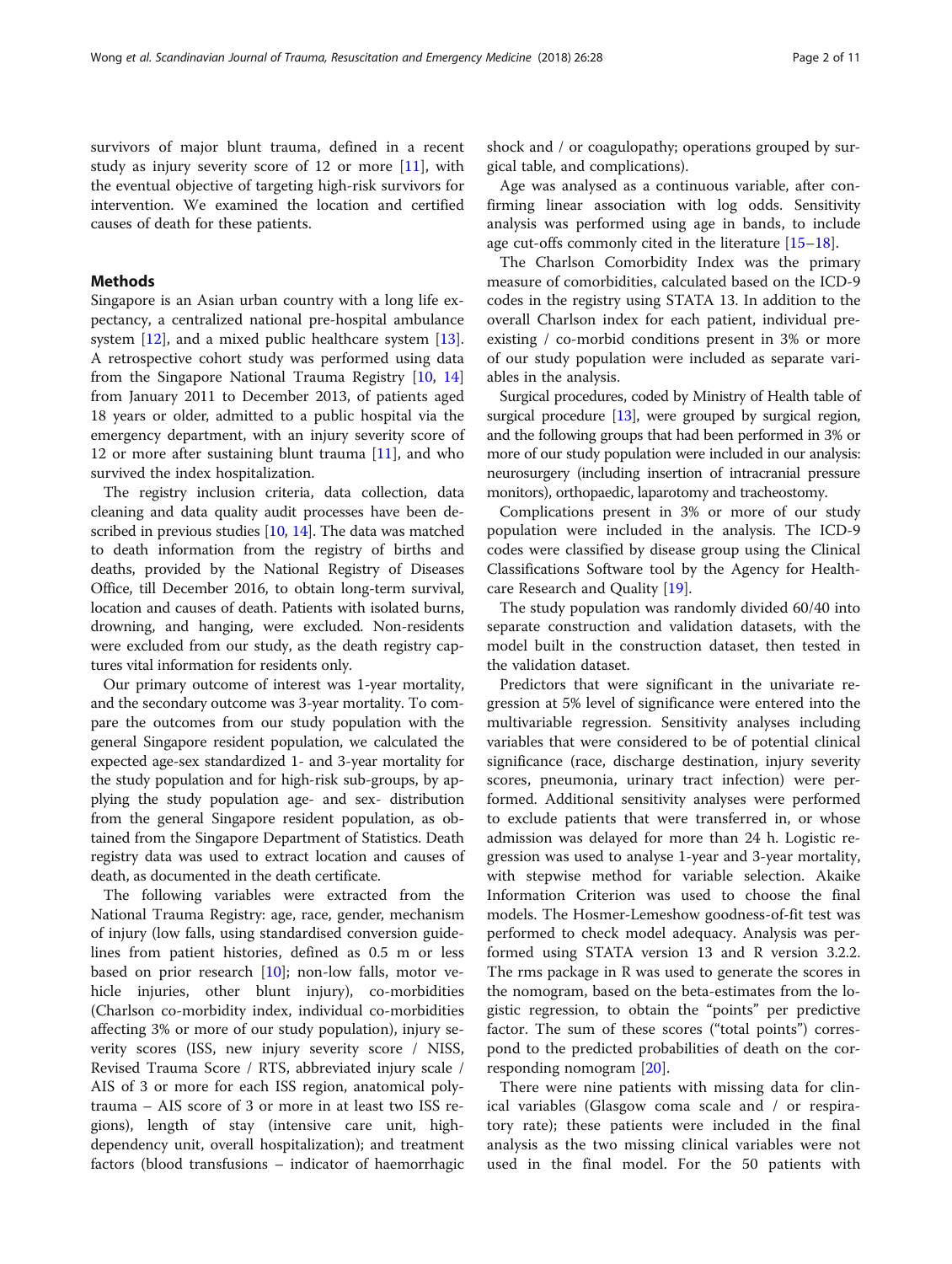unknown fall heights (2.6% of all falls), these falls were categorised as non-low falls.

At the time of study, the national ambulance service (the Singapore Civil Defence Force ambulance) sent patients to the nearest public hospital. Hence, patients conveyed by other modes of transport (private ambulance or private vehicle) to a private hospital would have been excluded from this study. However, this would lead to only a limited bias on the capture of minor injuries as public ambulance usage is high [[12\]](#page-9-0).

## Results

Four thousand four hundred thirty-seven blunt trauma survivors had an injury severity score of 12 or more during the study period, and 1023 non-residents were excluded. Of the 3414 Singapore resident blunt trauma survivors, 247 (7.2%) died within a year of injury, and 551 (16.1%) died within 36 months of injury. Majority were male (2299, 67.3%), the commonest mechanism of injury was a low fall (1556, 45.6%), and the mean age was 59.8 years of age (Table [1\)](#page-3-0). Most were discharged home (2406, 70.5%).

The demographic and clinical characteristics of the subjects in the derivation and validation samples were similar on all characteristics, except there was an insignificant difference in proportion of patients with a face AIS score of 3 or more, likely due to the overall low incidence of this type of injury.

#### Predictors of 1-year and 3-year mortality

Age, ISS, NISS, head and neck AIS of 3 or more, low fall, co-morbidities (Charlson index of 2, Charlson index of 3 or more, diabetes mellitus, cancer), fluid and electrolyte disturbances, and total hospitalization period of 30 days or more, were significant univariate predictors of 1-year mortality. The following factors reduced the likelihood of 1-year mortality in univariate analysis: male gender, polytrauma (anatomical), AIS of 3 or more for the thorax, abdomen and extremity regions, all high-velocity mechanisms of injury (non-low fall, motor vehicle, motorcycle), undergoing an orthopedic operation, and receiving a blood transfusion (Table [2](#page-4-0)). Discharge destination, race, revised trauma score, intensive care unit length of stay, alcohol ingestion prior to injury, in-hospital complications – urinary tract infection and pneumonia, were not significant predictors of 1-year mortality.

When the stepwise method for variable selection was applied for model selection, the multivariable model with the lowest Akaike information criteria showed: age (OR 1.06, 95% CI 1.05–1.07, p < 0.001), male gender (OR 1.53, 95% CI 1.12–2.10, p < 0.01), low fall from 0.5 m or less (OR 3.48, 95% CI 2.06–5.87, p < 0.001), Charlson comorbidity index of 2 (OR 2.26, 95% CI 1.38–3.70, p < 0.01), Charlson comorbidity index of 3 or more (OR 3.36, 95% CI 1.98–5.69, p < 0.001), diabetes (OR 1.31, 95% CI 1.68–2.52, p = 0.04), cancer (OR 1.76, 95% CI 0.94–3.32,  $p = 0.08$ ), head and neck AIS 3 or more (OR 1.79, 95% CI 1.13–2.84,  $p = 0.01$ ), length of hospitalization of 30 days or more (OR 1.99, 95% CI 1.02–3.86,  $p = 0.04$ ) were predictors of 1-year mortality in the final model (Table [2](#page-4-0)). This model had a c-statistic of 0.85 and satisfied the Hosmer-Lemeshow goodness-offit test. We used the coefficients and independent variables in our model to generate the nomogram, whereby the linear predictor uses the coefficients and independent variables to calculate the risk of 1-year mortality (Fig. [1](#page-5-0) nomogram).

The analysis was repeated for 3-year mortality (Table [2\)](#page-4-0). Similar factors were found significant for this model; however, head and neck AIS of 3 or more and cancer were no longer significant contributors to the model at 3 years, and inclusion of these factors in the multivariable model did not improve the c-statistic. This model had a c-statistic of 0.83 and satisfied the Hosmer-Lemeshow goodness-of-fit test, from which we generated the nomogram predictor for 3-year mortality (Fig. [2](#page-5-0) nomogram).

Both models were validated on the second dataset, with an overall accuracy of 0.94 and 0.84 for 1-year and 3-year mortality respectively. When the 1-year mortality model was validated on the subgroup of patients aged under-55, the accuracy was 0.99, while for the subgroup of patients aged 55 and over, the accuracy was 0.88. For the 3-year mortality model, accuracy was 0.98 for the under-55, and 0.75 for the patients aged 55 and over. Figure [3](#page-6-0) shows the calibration curve for 1-year mortality, showing adequate fit in the validation dataset, although boot-strapping ("bias-corrected" curve) suggests that the model was slightly over-confident in predicting death, especially for the lower-risk range of patients. Figure [4](#page-6-0) shows the calibration curve for 3-year mortality, showing excellent model fit across the range of patients.

None of the sensitivity analyses changed our findings or improved model fit. In the 3-year mortality model excluding patients who were transferred in and whose admission was delayed for more than 24 h, the male gender odds ratio remained unchanged, but it was no longer statistically significant ( $p = 0.10$ ).

## Observed vs expected mortality

The overall observed mortality of our study population was lower than the expected mortality based on the age- and sex-specific mortality rates for Singapore residents (Table [3](#page-7-0)). However, patients aged 55 and over had a higher than expected mortality. When the over-55 study population was grouped by major risk factors, into patients injured by low fall versus other blunt trauma, by head AIS score, or by Charlson comorbidity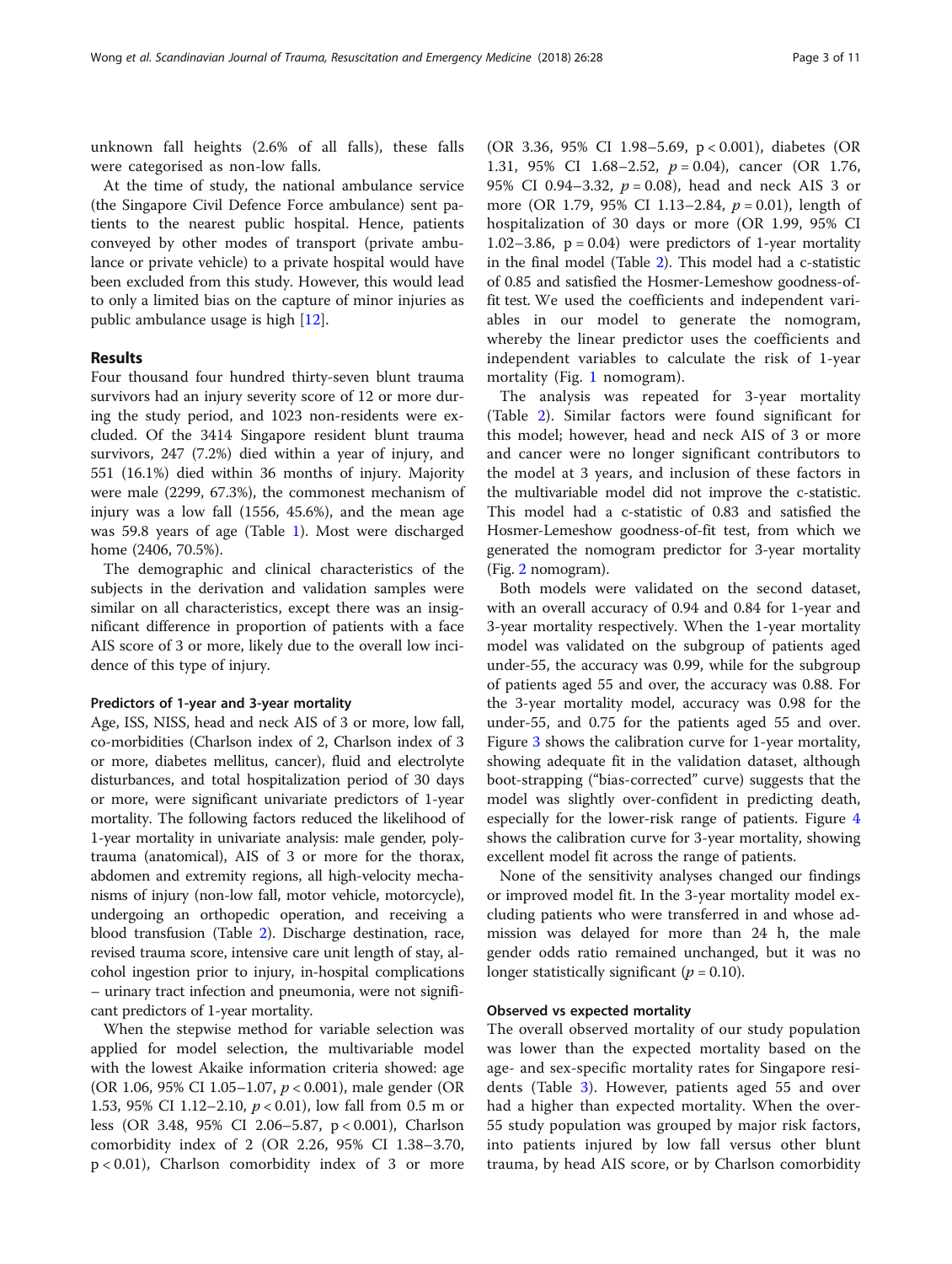> 24 h post-injury

index, all the over-55 patients had a higher than expected mortality (Table [3](#page-7-0)).

#### Timing, location and cause of death

Of the deaths in the first year post-injury, only 10 of the 247 patients had injury mentioned in their death certificate. Nine listed trauma as the primary cause of death, almost all due to head injury. The majority of patients who died within the first year (216, 87.4%) had been injured in a low fall, which was the mechanism of injury for the majority of patients who died during the study period (Table [4](#page-7-0)). Many patients who died in the first year (200, 81.0%) had sustained an injury with a head and neck AIS score of 3 or more.

The top primary causes of death in the first year were pneumonia or respiratory (100, 40.5%), cancer (37, 15.0%), cerebrovascular (40, 16.2%) and cardiac (31, 12.6%). Most deaths (146, 59.1%) occurred in an acute hospital, with the remainder occurring in patients' homes (73, 29.6%) or institutions (28, 11.3%). Of the patients dying in an acute hospital, pneumonia or respiratory causes were the commonest primary cause of death (68, 26.7%), followed by cardiac (24, 15.6%), cerebrovascular (14, 9.1%) , cancer (14, 9.1%), and the remainder attributed to trauma, urinary tract infection, renal failure, gastrointestinal disorders, or other infections. The commonest primary causes of death for patients dying in an institution were cancer (11, 39.3%), and pneumonia or respiratory causes (10, 35.7%). Home deaths were mostly signed up as

Number (%) / mean (SD) / median (IQR)

<span id="page-3-0"></span>**Table 1** Characteristics of Adult Blunt Trauma Survivors ( $n = 3414$ )

|                       |                                                                      | $(3D)$ / Theoral ( |
|-----------------------|----------------------------------------------------------------------|--------------------|
| Demographics          | Male                                                                 | 2299 (67.3)        |
|                       | Age, mean (SD)                                                       | 59.8 (21.3)        |
| Injury Severity       | ISS, median (IQR)                                                    | $17(14-25)$        |
|                       | NISS, median (IQR)                                                   | $22(17-29)$        |
|                       | Head and Neck AIS $\geq$ 3                                           | 2137 (62.3)        |
|                       | Face AIS $\geq$ 3                                                    | 36(1.1)            |
|                       | Thorax AIS $\geq$ 3                                                  | 942 (27.6)         |
|                       | Abdomen AIS ≥3                                                       | 309(9.1)           |
|                       | Extremity AIS ≥3                                                     | 601 (17.6)         |
|                       | Polytrauma (anatomical:<br>AIS of $\geq$ 3 in $\geq$ 2 body regions) | 585 (17.1)         |
|                       | RTS, median (IQR)                                                    | 7.8 (7.8–7.8)      |
|                       | GCS, median (IQR)                                                    | $15(14-15)$        |
| Mechanism             | Motor Vehicle                                                        | 208 (6.1)          |
| of Injury             | Motorcycle                                                           | 723 (21.2)         |
|                       | Pedestrian                                                           | 124(3.6)           |
|                       | Other Road Injury                                                    | 211(6.2)           |
|                       | Low fall (0-0.5 m, inclusive)                                        | 1556 (45.6)        |
|                       | Non-low-fall (more than 0.5 m<br>or unknown)                         | 394 (11.5)         |
|                       | Assault                                                              | 74 (2.2)           |
|                       | Blunt-other                                                          | 124 (3.6)          |
| Co-morbidities        | Charlson Comorbidity<br>Index (CCI) score 0                          | 2434 (71.9)        |
|                       | CCI1                                                                 | 649 (19.2)         |
|                       | CCI <sub>2</sub>                                                     | 206 (6.1)          |
|                       | CCI 3 and above                                                      | 98 (2.9)           |
|                       | Diabetes mellitus                                                    | 547 (16.0)         |
|                       | Hyperlipidemia                                                       | 404 (11.8)         |
|                       | Hypertension                                                         | 246 (7.2)          |
|                       | Cancer                                                               | 107(3.1)           |
|                       | Alcohol use prior to injury                                          | 251 (7.4)          |
| <b>Blood Products</b> | Number of patients requiring<br>blood transfusion                    | 261 (7.6)          |
|                       | Number of units of blood<br>transfused, mean (SD)                    | 0.3(5.2)           |
|                       | Number of patients requiring<br>other blood products                 | 37(1.1)            |
| Surgical              | Neurosurgical                                                        | 487 (14.3)         |
| Procedures            | Orthopedic                                                           | 899 (26.3)         |
|                       | Laparotomy                                                           | 105(3.1)           |
|                       | Tracheostomy                                                         | 100(2.9)           |
| Complications         | Pneumonia                                                            | 94 (2.8)           |
|                       | Fluid and electrolyte disorders                                      | 133 (3.9)          |
|                       | Urinary Tract Infection                                              | 145 (4.2)          |
|                       |                                                                      |                    |

**Table 1** Characteristics of Adult Blunt Trauma Survivors ( $n = 3414$ ) (Continued)

|                          |                                                                                                                    | Number (%) / mean<br>(SD) / median (IQR) |
|--------------------------|--------------------------------------------------------------------------------------------------------------------|------------------------------------------|
| Admission                | Number of patients admitted to<br>the intensive care unit at any<br>time during admission                          | 753 (22.1)                               |
|                          | Number of patients admitted to<br>high dependency (including<br>intermediate care) at any time<br>during admission | 1429 (41.9)                              |
|                          | Total length of stay in hospital,<br>median number of days (IQR)                                                   | $9.4(4.2 - 21.3)$                        |
|                          | Transferred in from another<br>hospital <sup>a</sup>                                                               | 131 (3.8)                                |
|                          | Admitted $> 24$ h post-injury <sup>a</sup>                                                                         | 167 (4.9)                                |
| Mortality                | 1-year mortality                                                                                                   | 247 (7.2)                                |
|                          | 3-year mortality                                                                                                   | 551 (16.1)                               |
| Discharge<br>Destination | Home                                                                                                               | 2406 (70.5)                              |
|                          | Rehabilitation                                                                                                     | 614 (18.0)                               |
|                          | Transferred to other facility,<br>institution or step-down care                                                    | 394 (11.5)                               |

<sup>a</sup>includes 8 patients who were transferred from another hospital and admitted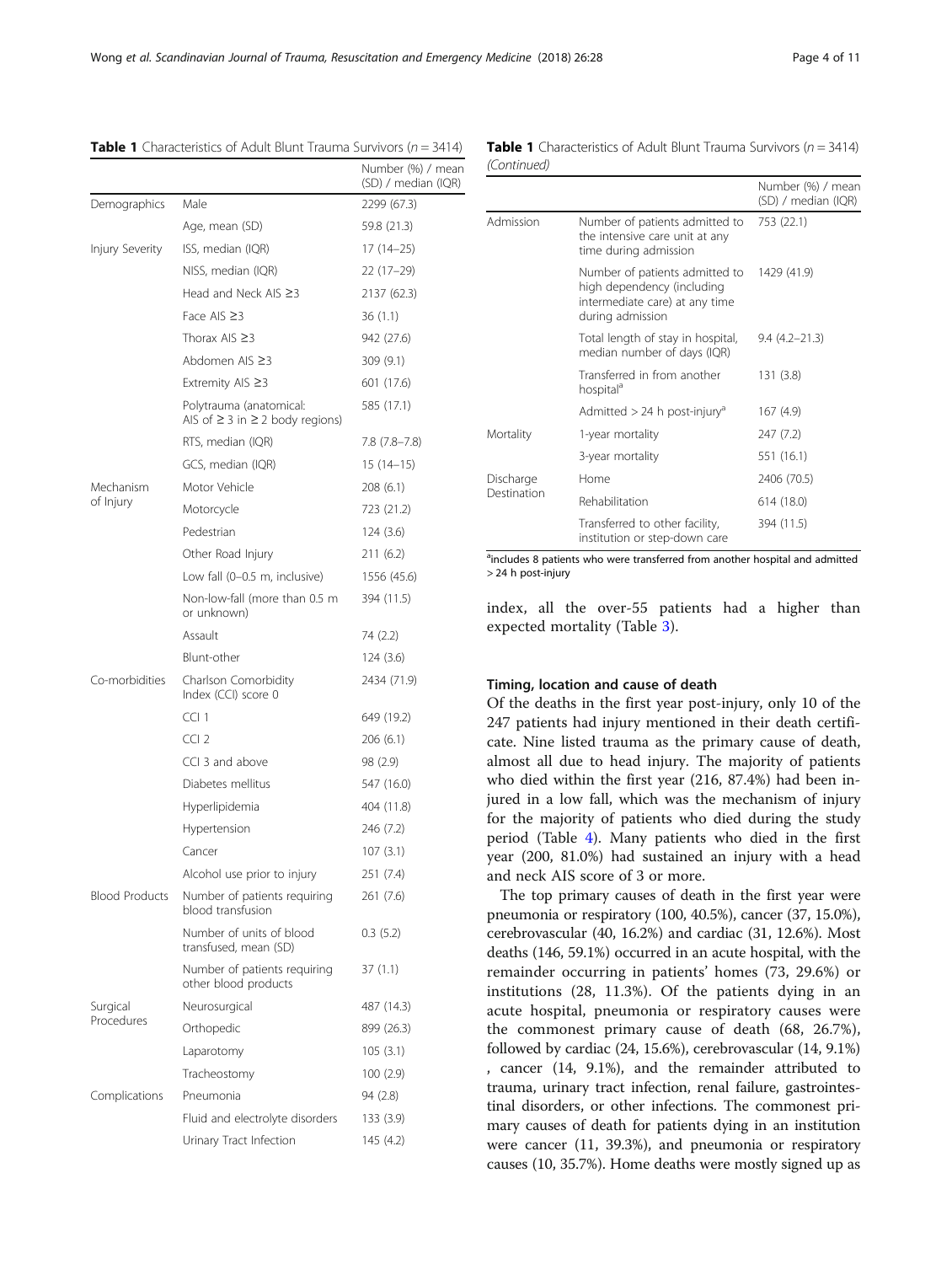<span id="page-4-0"></span>

|                                        | I-year Mortality   |                      |                                 |                  |                                 |          | 3-year Mortality |                              |          |               |                                 |         |
|----------------------------------------|--------------------|----------------------|---------------------------------|------------------|---------------------------------|----------|------------------|------------------------------|----------|---------------|---------------------------------|---------|
|                                        | Jnivariate         |                      |                                 | Multivariable    |                                 |          | Jnivariate       |                              |          | Multivariable |                                 |         |
|                                        | Odds Ratio         | [95% Conf. Interval] | P-value                         |                  | Odds Ratio [95% Conf. Interval] | P-value  | Odds Ratio       | [95% Conf. Interval] P-value |          |               | Odds Ratio [95% Conf. Interval] | P-value |
| Age                                    | 1.07               | $1.06 - 1.09$        | 0.001                           | 1.06             | $1.05 - 1.07$                   | < 0.001  | 1.08             | $1.07 - 1.09$                | < 0.001  | 1.06          | $1.05 - 1.08$                   | 0.001   |
| Male                                   | 0.63               | 0.44-0.89            | $< 0.01$                        | 1.53             | $1.12 - 2.10$                   | $< 0.01$ | 0.48             | $0.38 - 0.60$                | 0.001    | 1.26          | $1.01 - 1.57$                   | 0.04    |
| SS                                     | 1.02               | $1.00 - 1.05$        | 0.05                            |                  |                                 |          | 00.1             | $0.99 - 1.02$                | 0.73     |               |                                 |         |
| NISS                                   | 1.02               | $1.00 - 1.03$        | 0.02                            |                  |                                 |          | 001              | $0.99 - 1.02$                | 0.39     |               |                                 |         |
| Polytrauma                             | 0.46               | $0.26 - 0.83$        | $<0.01$                         |                  |                                 |          | 0.57             | $0.40 - 0.82$                | $< 0.01$ |               |                                 |         |
| RTS                                    | 0.86               | $0.70 - 1.05$        | 0.13                            |                  |                                 |          | 0.91             | $0.78 - 1.06$                | 0.22     |               |                                 |         |
| Head and Neck AIS 23                   | 3.04               | $1.95 - 4.73$        | 10001                           | 1.79             | $1.13 - 2.84$                   | 0.01     | 2.00             | $1.54 - 2.60$                | < 0.001  |               |                                 |         |
| Thorax AIS 23                          | 0.30               | $0.18 - 0.51$        | < 0.001                         |                  |                                 |          | 0.37             | $0.27 - 0.51$                | < 0.001  |               |                                 |         |
| Abdomen AIS 23                         | 0.27               | $0.10 - 0.75$        | 0.01                            |                  |                                 |          | 0.55             | $0.33 - 0.89$                | 0.02     |               |                                 |         |
| Extremity AIS 23                       | 0.68               | $0.41 - 1.14$        | 0.09                            |                  |                                 |          | 0.94             | $0.69 - 1.28$                | 0.69     |               |                                 |         |
| Low fall                               | 10.96              | $6.37 - 18.86$       | 0.001                           | 3.48             | $2.06 - 5.87$                   | < 0.001  | 7.60             | 5.63-10.26                   | < 0.001  | 2.35          | $1.43 - 3.88$                   | 0.01    |
| Non-Low Fall                           | 0.30               | $0.12 - 0.74$        | $<0.01$                         |                  |                                 |          | 0.38             | $0.23 - 0.64$                | < 0.001  |               |                                 |         |
| Motor vehicle                          | 0.11               | $0.01 - 0.76$        | 0.03                            |                  |                                 |          | 0.12             | $0.04 - 0.38$                | < 0.001  |               |                                 |         |
| Motorcycle                             | 0.03               | $0.00 - 0.18$        | < 0.001                         |                  |                                 |          | 0.06             | $0.03 - 0.13$                | < 0.001  |               |                                 |         |
| Pedestrian                             | 0.19               | $0.03 - 1.41$        | $\overline{0}$ . $\overline{1}$ |                  |                                 |          | 0.39             | $0.15 - 0.97$                | 0.04     |               |                                 |         |
| CCl <sup>1</sup>                       | 4.96               | 3.08-8.01            | < 0.001                         | 2.26             | $1.38 - 3.70$                   | 0.01     | 3.93             | $2.66 - 5.78$                | 0.001    | 1.77          | $1.14 - 2.74$                   | 0.01    |
| $CC > = 31$                            | 7.85               | 4.36-14.15           | < 0.001                         | 3.36             | 1.98-5.69                       | 0.001    | 7.66             | 4.53-12.95                   | < 0.001  | 3.53          | 2.39-5.22                       | 0.001   |
| Diabetes mellitus                      | $\overline{1}$ .91 | $1.28 - 2.85$        | $< 0.01$                        | $\overline{1}31$ | 1.68-2.52                       | 0.04     | 2.05             | $1.55 - 2.71$                | < 0.001  | 1.30          | $1.05 - 1.60$                   | 0.02    |
| Cancer                                 | 4.59               | 2.54-8.26            | 0.001                           | 1.76             | $0.94 - 3.32$                   | 0.08     | 2.91             | $1.74 - 4.75$                | < 0.001  |               |                                 |         |
| Blood transfusion                      | 0.24               | $0.08 - 1.77$        | 0.02                            |                  |                                 |          | 0.35             | $0.19 - 0.66$                | 0.01     |               |                                 |         |
| Orthopedic Operation                   | 0.26               | $0.14 - 0.47$        | < 0.001                         |                  |                                 |          | 0.28             | $0.19 - 0.41$                | < 0.001  |               |                                 |         |
| Fluid and Electrolyte<br>Disturbances  | 2.00               | $0.98 - 4.12$        | 0.06                            |                  |                                 |          | 147              | $0.84 - 2.60$                | 0.18     |               |                                 |         |
| Hospitalization $> = 30$ days 1.89     |                    | $1.27 - 2.80$        | $<0.01$                         | 1.99             | $1.02 - 3.86$                   | 0.04     | 1.70             | $1.28 - 2.25$                | < 0.001  | 1.89          | $1.04 - 3.42$                   | 0.04    |
| Ref: Charlson Comorbidity Index of 0-1 |                    |                      |                                 |                  |                                 |          |                  |                              |          |               |                                 |         |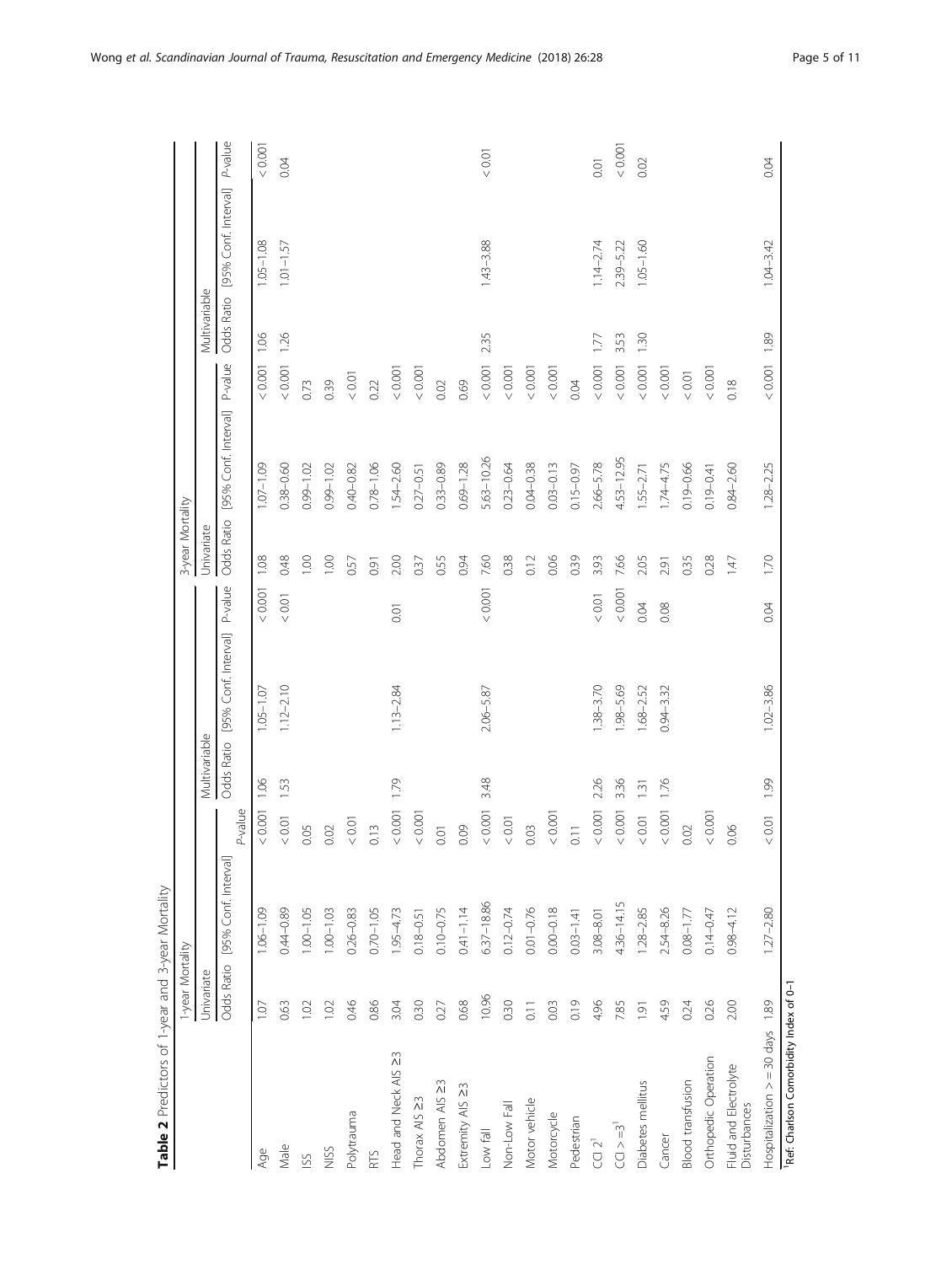<span id="page-5-0"></span>

cerebrovascular (24, 32.9%), pneumonia or respiratory causes (25, 34.2%), and cancer (12, 16.4%).

Of the 304 patients who survived the first year postinjury but who had succumbed by 3 years, pneumonia or respiratory causes (126, 42.0%), cardiac (53, 17.7%) and cancer (46, 15.3%) were the top certified causes of death. The remaining primary causes of death (cerebrovascular, other infection, renal, gastrointestinal, etc.) each contributed less than 10% of the primary causes of death. Only seven of these deaths listed trauma in any of the primary

or secondary causes of death. Similar proportions of deaths occurred in acute hospitals (188, 62.0%), patients' homes (80, 26.7%), and institutions (31, 10.2%).

Of the 726 deaths occurring throughout the study period, when acute hospital deaths were compared to home or nursing home deaths, male patients were more likely to die in hospital (OR 1.48, 95% CI 1.10–1.84, p < 0.001), while older patients (OR 0.98, 95% CI 0.97–0.99,  $p < 0.001$ ), head and neck AIS of 3 or more (OR 0.67, 95% CI 0.56–0.81,  $p < 0.001$  and patients with cancer

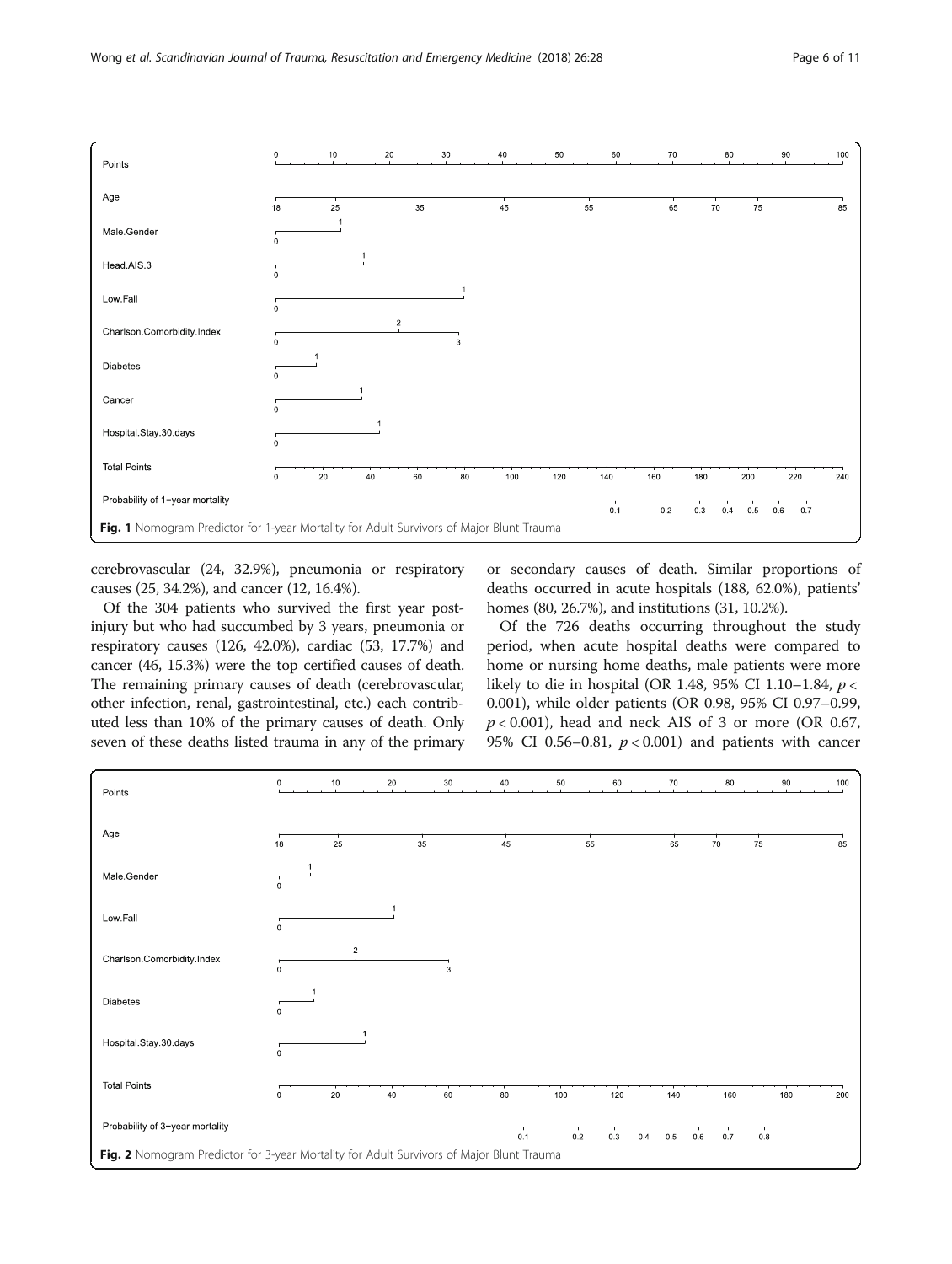

<span id="page-6-0"></span>

(OR 0.41, 95% CI 0.30–0,56, p < 0.001), were less likely to die in acute hospital.

## Discussion

Our study showed that age, gender, low fall injury mechanism (0.5 m or less), head injury, Charlson comorbidity score, diabetes, cancer, and length of hospitalization predicted 1-year mortality for adult

survivors of index hospitalization after blunt trauma of injury severity score of 12 or more. Many of these factors have been identified in studies of trauma survivors [[1,](#page-9-0) [6](#page-9-0)], and some have also been shown to be risk factors for long-term survival for survivors of other critical illness [\[21](#page-9-0)]. Over 90% of our patients survived to 1 year, similar to other studies of survivors of severe injury [[22](#page-9-0), [23\]](#page-9-0). One long-term study of trauma survivors showed

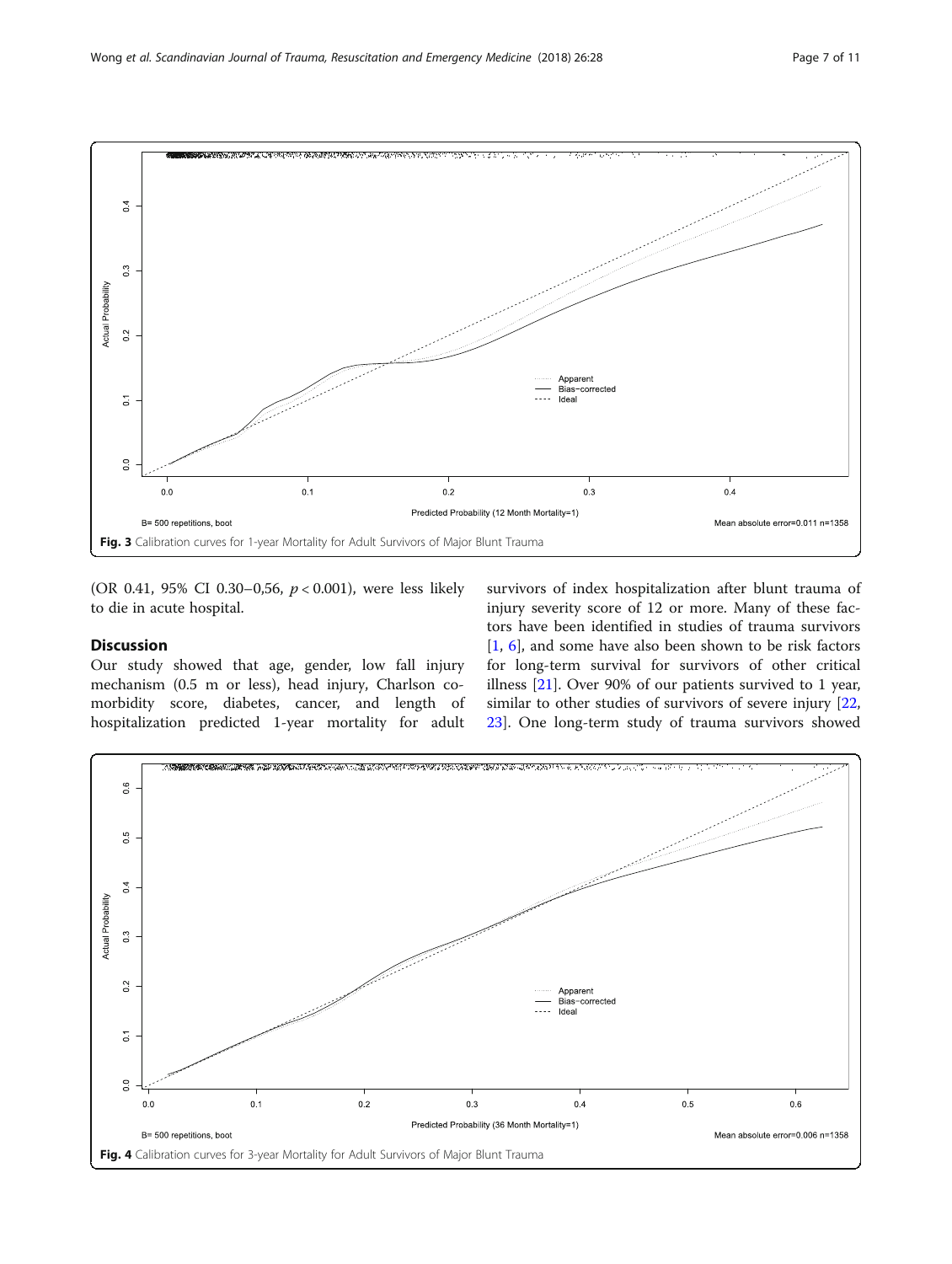|            |                             |          | 1-year survival<br>probability | 3-year survival<br>probability |
|------------|-----------------------------|----------|--------------------------------|--------------------------------|
| All adults | Overall                     | Expected | 0.82                           | 0.79                           |
|            |                             | Observed | 0.93                           | 0.84                           |
|            | Non-Low Fall                | Expected | 0.83                           | 0.80                           |
|            |                             | Observed | 0.98                           | 0.94                           |
|            | Low Fall                    | Expected | 0.77                           | 0.72                           |
|            |                             | Observed | 0.86                           | 0.72                           |
|            | Head and<br>Neck AIS $<$ 3  | Expected | 0.82                           | 0.80                           |
|            |                             | Observed | 0.96                           | 0.90                           |
|            | Head and<br>Neck $AIS > =3$ | Expected | 0.81                           | 0.78                           |
|            |                             | Observed | 0.91                           | 0.80                           |
| Aged 55    | Overall                     | Expected | 0.93                           | 0.85                           |
| and over   |                             | Observed | 0.89                           | 0.76                           |
|            | Non-Low Fall                | Expected | 0.97                           | 0.90                           |
|            |                             | Observed | 0.96                           | 0.88                           |
|            | Low Fall                    | Expected | 0.90                           | 0.81                           |
|            |                             | Observed | 0.85                           | 0.70                           |
|            | Head and<br>Neck AIS $<$ 3  | Expected | 0.94                           | 0.88                           |
|            |                             | Observed | 0.93                           | 0.81                           |
|            | Head and<br>Neck $AIS > =3$ | Expected | 0.93                           | 0.83                           |
|            |                             | Observed | 0.87                           | 0.74                           |
|            | $CCI$ $0-1$                 | Expected | 0.95                           | 0.88                           |
|            |                             | Observed | 0.91                           | 0.80                           |
|            | $CCI > =2$                  | Expected | 0.83                           | 0.70                           |
|            |                             | Observed | 0.77                           | 0.58                           |

<span id="page-7-0"></span>Table 3 Observed vs Expected Mortality

Table 4 Risk Factor Profile of Patients who died during Study period, by Time of Death

|                               |                | Time of Death [Number (%) / mean (SD)] |                               |                            |
|-------------------------------|----------------|----------------------------------------|-------------------------------|----------------------------|
|                               |                | Within 1 year                          | $>1$ year,<br>$\leq$ -3 years | $>$ 3 years<br>post-injury |
| Age, mean (SD)                |                | 78.2 (12.6)                            | 76.7 (14.3)                   | 78.2 (11.0)                |
| Male                          |                | 140 (56.7)                             | 159 (52.3)                    | 100 (57.1)                 |
| Head and Neck AIS $\geq$ 3    |                | 200 (81.0)                             | 222 (73.0)                    | 126 (72.0)                 |
| Low Fall                      |                | 216 (87.4)                             | 227 (74.7)                    | 137 (78.3)                 |
| Charlson                      | $0 - 1$        | 178 (72.1)                             | 248 (81.6)                    | 142 (81.1)                 |
| Comorbidity Index             | $\mathfrak{D}$ | 44 (17.8)                              | 34 (11.2)                     | 19 (10.9)                  |
|                               | > 3            | 25(10.1)                               | 22(7.2)                       | 14 (8.0)                   |
| Diabetes Mellitus             |                | 67(27.1)                               | 75 (24.7)                     | 45 (25.7)                  |
| Cancer                        |                | 25 (10.1)                              | 17(5.6)                       | 9(5.1)                     |
| Hospitalization $>$ = 30 days |                | 66 (26.7)                              | 67 (22.0)                     | 41 (23.4)                  |

90% living independently and 90% returning to work [[24\]](#page-9-0). Our model had high predictive value for the 7% of patients who died within a year despite surviving the index hospitalization, with a c-statistic of 0.85, using only eight factors, most of which can be obtained from electronic medical records or discharge summaries. For 3-year mortality, most of the same factors remained significant, although head injury and cancer were no longer selected in the multivariable model. This suggests that the factors common to both models (age, Charlson index, diabetes, low fall), factors which are associated with frailty [\[25](#page-9-0), [26](#page-9-0)], contributed to both one-year mortality as well as delayed mortality at 3 years, whereas head injury and cancer were major contributors for patients who succumbed earlier, within the first year. Interestingly, males were less likely to die on univariate analysis, but more likely to die in the multivariable model. This was probably because most young, highvelocity injuries were males, with an overall better prognosis, but once other factors like age, co-morbidities and mechanism of injury were included in the multivariable model, males had a worse prognosis than females.

Even though our study population was limited to patients sustaining major trauma (ISS of 12 or more  $[11]$  $[11]$ ), the death certification did not reflect the burden of injury, potentially leading to an underestimation of the public health impact of injury [[2\]](#page-9-0).

We did not find overall injury severity to be predictive of long-term mortality, which was a risk factor in one large study with significant penetrating trauma patients  $[6]$  $[6]$ , but not in another  $[9]$  $[9]$ . One reason is that we only focussed on patients with an ISS of 12 or more, shown in a recent study to be at increased risk of mortality [[11\]](#page-9-0). Another difference is that we focussed on blunt trauma patients alone, whereas the other studies included significant numbers of penetrating trauma patients [[6](#page-9-0), [9\]](#page-9-0). Penetrating trauma patients are younger, are likely to be from higher-risk socioeconomic groups [[27\]](#page-9-0), and were at higher-risk of long-term adjusted mortality in these studies  $[3, 4, 6, 9]$  $[3, 4, 6, 9]$  $[3, 4, 6, 9]$  $[3, 4, 6, 9]$  $[3, 4, 6, 9]$  $[3, 4, 6, 9]$  $[3, 4, 6, 9]$ . This may also explain why, in our blunt trauma study population, we only found higher than expected mortality in the patients aged 55 and over, whereas studies with significant penetrating trauma showed higher than expected mortality for the entire study population [[6\]](#page-9-0).

Total length of hospital stay predicted long-term mortality in our study, as found in other studies [\[7](#page-9-0), [9](#page-9-0), [28\]](#page-9-0). It is likely that clinical factors (complications, slower recovery after injury or surgery), as well as social factors (known to affect the overall length of stay [\[29,](#page-9-0) [30](#page-9-0)]) both play a role in the predictive value of this variable in the model. Unfortunately, the only socio-demographic data available in our registry is race, which was not significant in our analysis.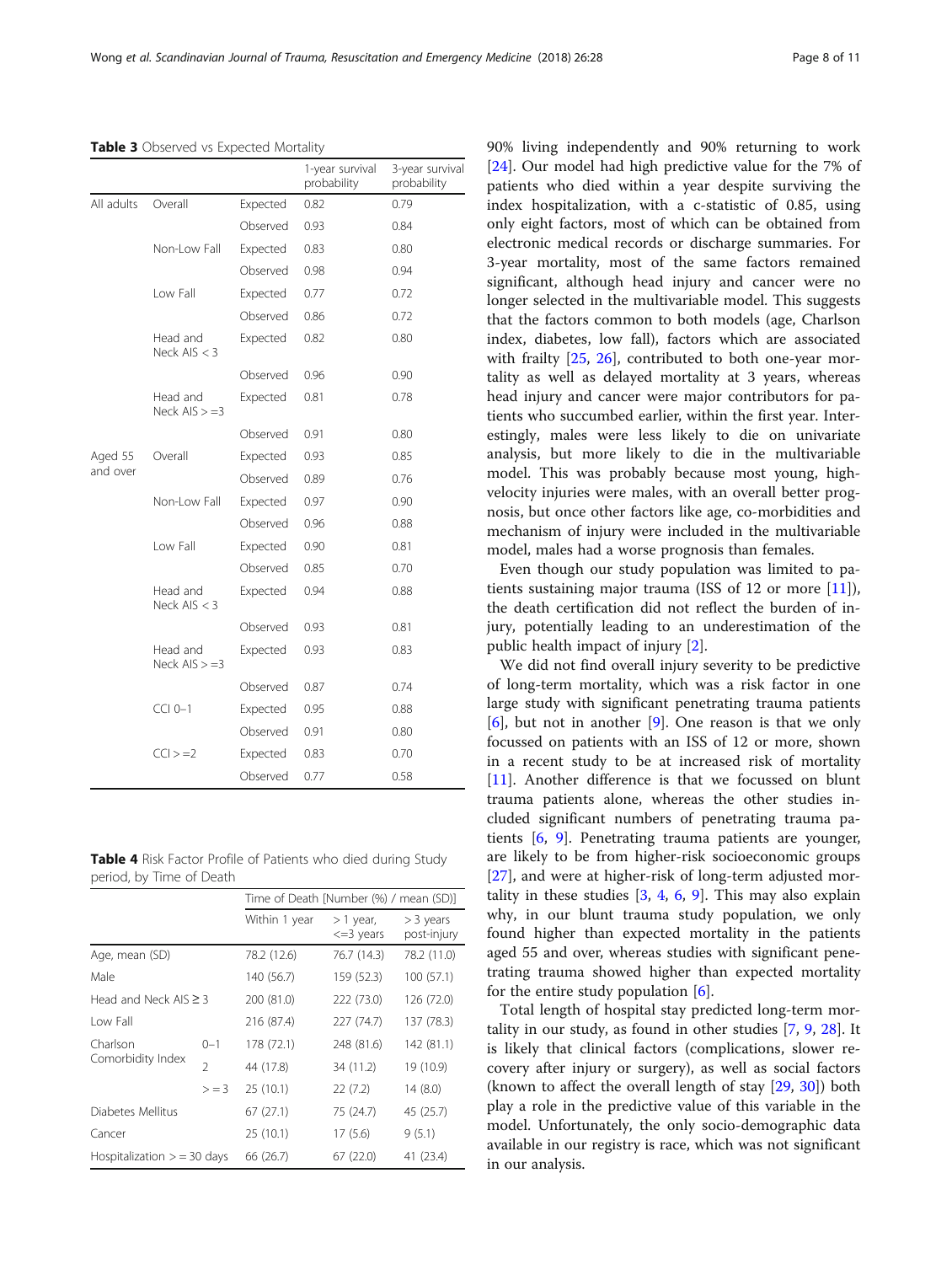Low falls are associated with poor long-term outcomes [[31](#page-9-0), [32\]](#page-9-0), possibly due to physical frailty [[10](#page-9-0), [25,](#page-9-0) [26](#page-9-0)]. Frailty is increasingly recognised as an independent prognosticator in aging populations [[33](#page-9-0)], and recurrent falls could contribute to delayed mortality [\[34\]](#page-9-0). In contrast, patients injured after a fall higher than 0.5 m did not have a worse outcome than other high-velocity blunt mechanisms of injury if they survived the index hospitalization, despite the overall high morbidity, poor functional outcome, and mortality associated with high falls [[35](#page-9-0), [36\]](#page-9-0). This is expected because patients strong enough to climb up to a higher height are likely to be functionally independent pre-injury, as might be expected of patients injured by other high-velocity mechanisms.

Diabetes mellitus was an independent predictor of 1-year mortality, in line with studies of severely injured patients [\[37](#page-9-0), [38](#page-9-0)]. Head injured patients also had a worse prognosis [[39](#page-9-0), [40\]](#page-9-0). Discharge destination, a proxy for functional outcome  $[41, 42]$  $[41, 42]$  $[41, 42]$  $[41, 42]$ , was not predictive of 1-year mortality, contrary to the findings in some studies [\[6](#page-9-0), [9](#page-9-0)]. Chronically ill patients may already have had support networks, which may explain why not all studies find discharge destination to correlate with function [\[42,](#page-10-0) [43](#page-10-0)]. In the Singapore context, home care may have been possible despite poor function if there was good caregiver support, with the widespread availability of domestic workers [\[44\]](#page-10-0). A more optimistic explanation is that patients transferred to a rehabilitation hospital could have obtained functional improvement and better eventual survival after rehabilitation [[45](#page-10-0), [46\]](#page-10-0). Due to the high proportion of missing data for functional outcome measures [\[47,](#page-10-0) [48](#page-10-0)] and quality of life [\[49](#page-10-0)] scores in the registry, we could not study these important factors.

The strengths of the study are the complete survival follow-up from the death registry for Singapore residents, and distinguishing high-risk low falls from lowerrisk mid- or high-falls [\[10\]](#page-9-0), made possible by the detailed fall height documentation in our registry. Unfortunately, we do not know whether this model applies to nonresidents, a significant proportion of the Singapore population, as the death registry only captures information for residents, and non-residents may have been repatriated upon discharge from hospital for rehabilitation in their countries of domicile.

The main limitation, common to all registry-based studies, is the use of a database not designed to prospectively examine long-term outcomes. The model accuracy is higher for patients aged under 55 than for older patients. This could be explained by the many potential causes of death unrelated to trauma for the patients aged 55 and over, which may not have been diagnosed or present at the time of the index hospitalization for trauma. In addition, age, low falls and co-morbidities may not fully capture the extent of frailty or subsequent

onset post-trauma. We plan to use this model to study high-risk patients in a future prospective study, and include measures of frailty, function, socioeconomic factors, educational level, social support and quality of life. High-risk patients may benefit from additional community-level support, which we hope to explore in a future study. Another limitation is that some groups of high-risk patients, e.g. young spinal injury patients, may be at higher risk of long-term mortality [[50](#page-10-0), [51\]](#page-10-0), but manifesting in a time-frame longer than the 3 years captured by our study.

Singapore is an urban country in Asia. The relative proportions of blunt mechanism of injury (fall, road vehicle injury) appear similar to studies in other contexts [[32,](#page-9-0) [47](#page-10-0), [48](#page-10-0)]. Our model may be generalizable to settings with similar universal healthcare systems and aging populations dominated by blunt injury, and we hope that other registries will attempt validation of our model.

## **Conclusions**

Adult survivors of major blunt trauma can be risk-stratified at discharge for long-term support. Our predictive model is likely to be most relevant in urban aging populations.

#### Acknowledgements

The authors would like to thank the National Trauma Committee, the co-chairs Dr. Ming Terk Chiu and Dr. Kenneth Mak, the National Trauma Registry working group, Tan Tock Seng Trauma Unit, the trauma database coordinators, and colleagues at the National Registry of Diseases Office for maintaining the NTR. The collection and management of data for the National Trauma Registry is funded by the Ministry of Health, Singapore.

#### Funding

The authors received no specific individual funding for this work. The collection and management of data for the National Trauma Registry is funded by the Ministry of Health, Singapore.

#### Availability of data and materials

The data was obtained from a third party, the National Trauma Registry, established by Singapore's Ministry of Health. Data are available from the National Registry of Diseases Office in Singapore for researchers who meet the criteria for access to confidential data. Details are available at <https://www.nrdo.gov.sg/data-request>

#### Authors' contributions

THW conceived of the study. NVN, GHL and THW designed the study and performed the statistical calculations. THW drafted the manuscript with critical revisions from all HVN, DBM, DCCS, NKKK and MEHO. All authors were involved in the critical appraisal of the final draft. All authors read and approved the final manuscript.

#### Ethics approval and consent to participate

The first author's Institutional Review Board (Singapore General Hospital, Singapore Health Services) granted ethical approval and waiver of consent for this retrospective study, reference number 2014/559/D. Ethical approval was required prior to gaining access to the National Trauma Registry data, which is de-identified prior to release for research, password-protected and access limited to the premises of the National Registry of Diseases Office.

#### Competing interests

None of the authors have any potential conflicts of interest to declare with regard to the manuscript under consideration for publication.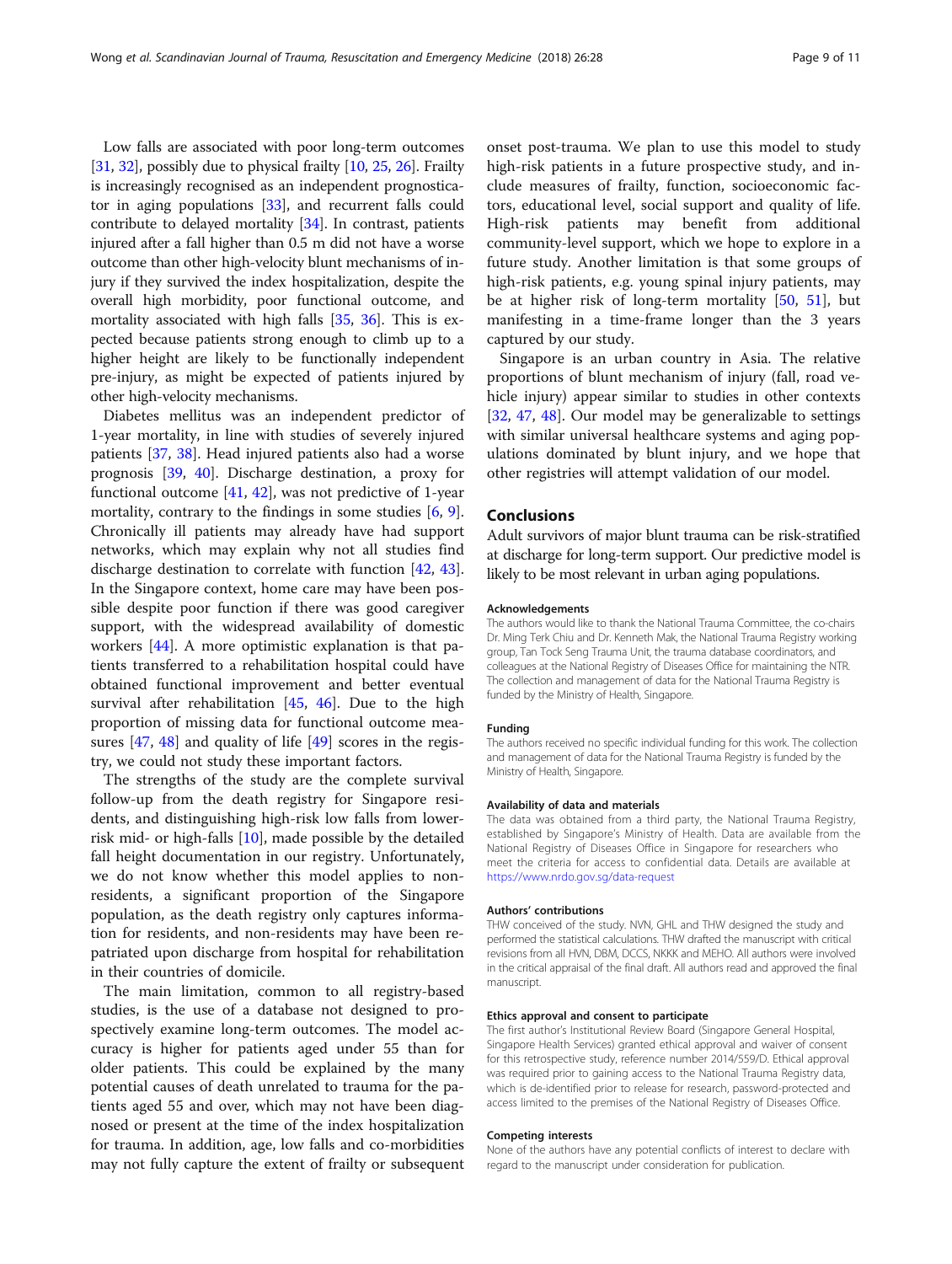## <span id="page-9-0"></span>Publisher's Note

Springer Nature remains neutral with regard to jurisdictional claims in published maps and institutional affiliations.

#### Author details

<sup>1</sup>Department of General Surgery, Singapore General Hospital / Duke-National University of Singapore Medical School, Outram Road, Singapore 169608, Republic of Singapore. <sup>2</sup>Duke-National University of Singapore Medical School, Singapore, Singapore. <sup>3</sup>School of Pharmacy, Memorial University of Newfoundland, St. John's, Canada. <sup>4</sup>National Registry of Diseases Office, Health Promotion Board, Singapore, Singapore. <sup>5</sup> Department of Geriatric Medicine, Singapore General Hospital / Duke-National University of Singapore Medical School, Singapore, Singapore. <sup>6</sup>Department of Neurosurgery, National Neuroscience Institute, Singapore, Singapore. 7 Department of Emergency Medicine, Singapore General Hospital / Duke-National University of Singapore Medical School, Singapore, Singapore.

## Received: 3 October 2017 Accepted: 10 April 2018 Published online: 18 April 2018

#### References

- 1. Gubler KD, Davis R, Koepsell T, Soderberg R, Maier RV, Rivara FP. Longterm survival of elderly trauma patients. Arch Surg. 1997;132:1010–4. [cited 2017 Jan 18].
- 2. Mullins RJ, Mann NC, Hedges JR, Worrall W, Helfand M, Zechnich AD, et al. Adequacy of hospital discharge status as a measure of outcome among injured patients. JAMA. 1998;279:1727–31. [cited 2017 Jan 26].
- 3. Callcut RA, Wakam G, Conroy AS, Kornblith LZ, Howard BM, Campion EM, et al. Discovering the truth about life after discharge. J Trauma Acute Care Surg. 2016;80:210–7. [cited 2017 Jan 18].
- Santry HP, Psoinos CM, Wilbert CJ, Flahive JM, Kroll-Desrosiers AR, Emhoff TA, et al. Quadrimodal distribution of death after trauma suggests that critical injury is a potentially terminal disease. J Crit Care. 2015;30:656.e1–7. [cited 2017 May 26].
- 5. Mitchell RJ, Cameron CM, McClure R. Higher mortality risk among injured individuals in a population-based matched cohort study. BMC Public Health. 2017;17:150. [cited 2017 May 26].
- Davidson GH, Hamlat CA, Rivara FP, Koepsell TD, Jurkovich GJ, Arbabi S. Long-term survival of adult trauma patients. JAMA. 2011;305:1001. [cited 2017 Jan 18].
- 7. Cameron CM, Purdie DM, Kliewer EV, McClure RJ. Ten-year health service use outcomes in a population-based cohort of 21,000 injured adults: the Manitoba injury outcome study. Bull World Health Organ. 2006;84:802–10. [cited 2017 Jan 18].
- MacKenzie E, Rivara FP, Jurkovich GJ, Nathens AB, Frey KP, Egleston BL, et al. A national evaluation of the effect of trauma-center care on mortality. N Engl J Med. 2006;354:366–78.
- 9. Claridge JA, Leukhardt WH, Golob JF, McCoy AM, Malangoni MA. Moving beyond traditional measurement of mortality after injury: evaluation of risks for late death. J Am Coll Surg. 2010;210:788–94. [cited 2017 Jan 18].
- 10. Wong TH, Nguyen HV, Chiu MT, Chow KY, Ong MEH, Lim GH, et al. The low fall as a surrogate marker of frailty predicts long-term mortality in older trauma patients. PLoS One. 2015;10:e0137127.
- 11. Palmer CS, Gabbe BJ. Cameron PA. Defining major trauma using the 2008 abbreviated injury scale. Injury. 2016;47:109–15. [cited 2017 Feb 17].
- 12. Ho AF, Chew D, Wong TH, Ng YY, Pek PP, Lim SH, et al. Prehospital Trauma Care in Singapore. Prehosp Emerg Care. 2014.
- 13. Ministry of Health, Singapore. Costs and Financing, last updated 7 September 2017. Accessed 13 April 2018. Available from: [https://www.moh.gov.sg/](https://www.moh.gov.sg/content/moh_web/home/costs_and_financing.html) [content/moh\\_web/home/costs\\_and\\_financing.html](https://www.moh.gov.sg/content/moh_web/home/costs_and_financing.html).
- 14. Wong TH, Krishnaswamy G, Nadkarni NV, Nguyen HV, Lim GH, Bautista DCT, et al. Combining the new injury severity score with an anatomical polytrauma injury variable predicts mortality better than the new injury severity score and the injury severity score: a retrospective cohort study. Scand J Trauma Resusc Emerg Med. 2016;24:25. [cited 2016 May 2].
- 15. Pape H, Friess T, Liener U, Ruchholtz S, Schmucker U, Sturm J, et al. Development of geriatric trauma centers - an effort by the German Society for Trauma and Orthopaedics. Injury. 2014;45:1513–5.
- 16. Jacobs D, Plaisier BR, Barie PS, Hammond JS, Holevar MR, Sinclair KE, et al. Practice management guidelines for geriatric trauma: the EAST practice management guidelines work group. J Trauma. 2003;54:391–416.
- 17. Goodmanson NW, Rosengart MR, Barnato AE, Sperry JL, Peitzman AB, Marshall GT. Defining geriatric trauma: when does age make a difference? Surgery. 2012;152:668–74. [cited 2016 Jun 9] 5.
- 18. Caterino JM, Valasek T, Werman HA. Identification of an age cutoff for increased mortality in patients with elderly trauma. Am J Emerg Med. 2010; 28:151–8. [cited 2016 Jun 9].
- 19. Agency for Healthcare Research and Quality, Rockville M. Healthcare Cost and Utilization Project Clinical Classifications Software (HCUP CCS) [Internet]. May. 2016. Available from: [www.hcup-us.ahrq.gov/toolssoftware/ccs/ccs.jsp.](http://www.hcup-us.ahrq.gov/toolssoftware/ccs/ccs.jsp)
- 20. Zhang Z, Kattan MW. Drawing nomograms with R: applications to categorical outcome and survival data. Ann Transl Med. 2017;5:211. [cited 2018 Mar 7].
- 21. Hakkarainen TW, Arbabi S, Willis MM, Davidson GH, Flum DR. Outcomes of patients discharged to skilled nursing facilities after acute care hospitalizations. Ann Surg. 2016;26(3):280–5. [cited 2017 May 26].
- 22. Brenneman FD, Boulanger BR, McLellan BA, Culhane JP, Redelmeier DA. Acute and long-term outcomes of extremely injured blunt trauma victims. J Trauma. 1995;39:320–4. [cited 2017 Jan 18].
- 23. Carrillo EH, Richardson JD, Malias MA, Cryer HM, Miller FB. Long term outcome of blunt trauma care in the elderly. Surg Gynecol Obstet. 1993;176:559–64. [cited 2017 Jan 18].
- 24. Redmill DA, McIlwee A, McNicholl B, Templeton C. Long term outcomes 12 years after major trauma. Injury. 2006;37:243–6. [cited 2017 Jan 18].
- 25. Kaplan SJ, Pham TN, Arbabi S, Gross JA, Damodarasamy M, Bentov I, et al. Association of Radiologic Indicators of frailty with 1-year mortality in older trauma patients. JAMA Surg. American Medical Association; 2017 ;152: e164604. [cited 2017 Feb 17].
- 26. Leeper CM, Lin E, Hoffman M, Fombona A, Zhou T, Kutcher M, et al. Computed tomography abbreviated assessment of sarcopenia following trauma. J Trauma Acute Care Surg. 2016;80:4–11. [cited 2017 May 26].
- 27. Haider AH, Young JH, Kisat M, Villegas CV, Scott VK, Ladha KS, et al. Association between intentional injury and long-term survival after trauma. Ann Surg. 2014;259:985–92. [cited 2017 Jan 26].
- 28. Hwabejire J, Kaafarani H, Lee J, Yeh D, Fagenholz P, King D, et al. Patterns of injury, outcomes, and predictors of in-hospital and 1-year mortality in nonagenarian and centenarian trauma patients. JAMA Surg. 2014;149:1054–9.
- 29. Moore L, Stelfox HT, Turgeon AF, Nathens A, Bourgeois G, Lapointe J, et al. Hospital length of stay after admission for traumatic injury in Canada: a multicenter cohort study. Ann Surg. 2014;260:179–87.
- 30. Moore L, Cisse B, Batomen Kuimi BL, Stelfox HT, Turgeon AF, Lauzier F, et al. Impact of socio-economic status on hospital length of stay following injury: a multicenter cohort study. BMC Health Serv Res. 2015; 15:285. [cited 2017 Jan 21].
- 31. Ayoung-Chee P, McIntyre L, Ebel BE, Mack CD, McCormick W, Maier RV. Long-term outcomes of ground-level falls in the elderly. J Trauma Acute Care Surg. 2014;76:498–503. [cited 2016 Jun 9] discussion 503.
- 32. Haider A, Chang DC, Haut ER, Cornwell EE, Efron DT. Mechanism of injury predicts patient mortality and impairment after blunt trauma. J Surg Res. 2009;153:138–42.
- 33. Joseph B, Pandit V, Zangbar B, Kulvatunyou N, Tang A, O'Keeffe T, et al. Validating trauma-specific frailty index for geriatric trauma patients: a prospective analysis. J Am Coll Surg. 2014;219:10–7.
- 34. McGwin G, Melton SM, May AK, Rue LW. Long-term survival in the elderly after trauma. J Trauma. 2000;49:470–6. [cited 2017 Jan 18].
- 35. Ackland HM, Pilcher D V., Roodenburg OS, McLellan SA, Cameron PA, Cooper DJ, et al. Danger at every rung: epidemiology and outcomes of ICU-admitted ladder-related trauma. Injury. Elsevier; 2016 ;47:1109–1117. [cited 2016 Aug 14].
- 36. Lapostolle F, Gere C, Borron SW, Pétrovic T, Dallemagne F, Beruben A, et al. Prognostic factors in victims of falls from height. Crit Care Med. 2005;33: 1239–42. [cited 2017 Jan 18].
- 37. Tebby J, Lecky F, Edwards A, Jenks T, Bouamra O, Dimitriou R, et al. Outcomes of polytrauma patients with diabetes mellitus. BMC Med. 2014;12:111.
- 38. Ahmad R, Cherry RA, Lendel I, Mauger DT, Service SL, Texter LJ, et al. Increased hospital morbidity among trauma patients with diabetes mellitus compared with age- and injury severity score-matched control subjects. Arch. Surg. 2007;142:613–8. [cited 2016 Apr 29].
- 39. Brown AW, Leibson CL, Mandrekar J, Ransom JE, Malec JF. Long-Term Survival After Traumatic Brain Injury. J. Head Trauma Rehabil. 2014;29:E1–8. [cited 2017 Jan 18].
- 40. Fazel S, Wolf A, Pillas D, Lichtenstein P, Långström N. Suicide, Fatal Injuries, and other causes of premature mortality in patients with traumatic brain injury. JAMA Psychiat. 2014;71:326. [cited 2017 May 27].